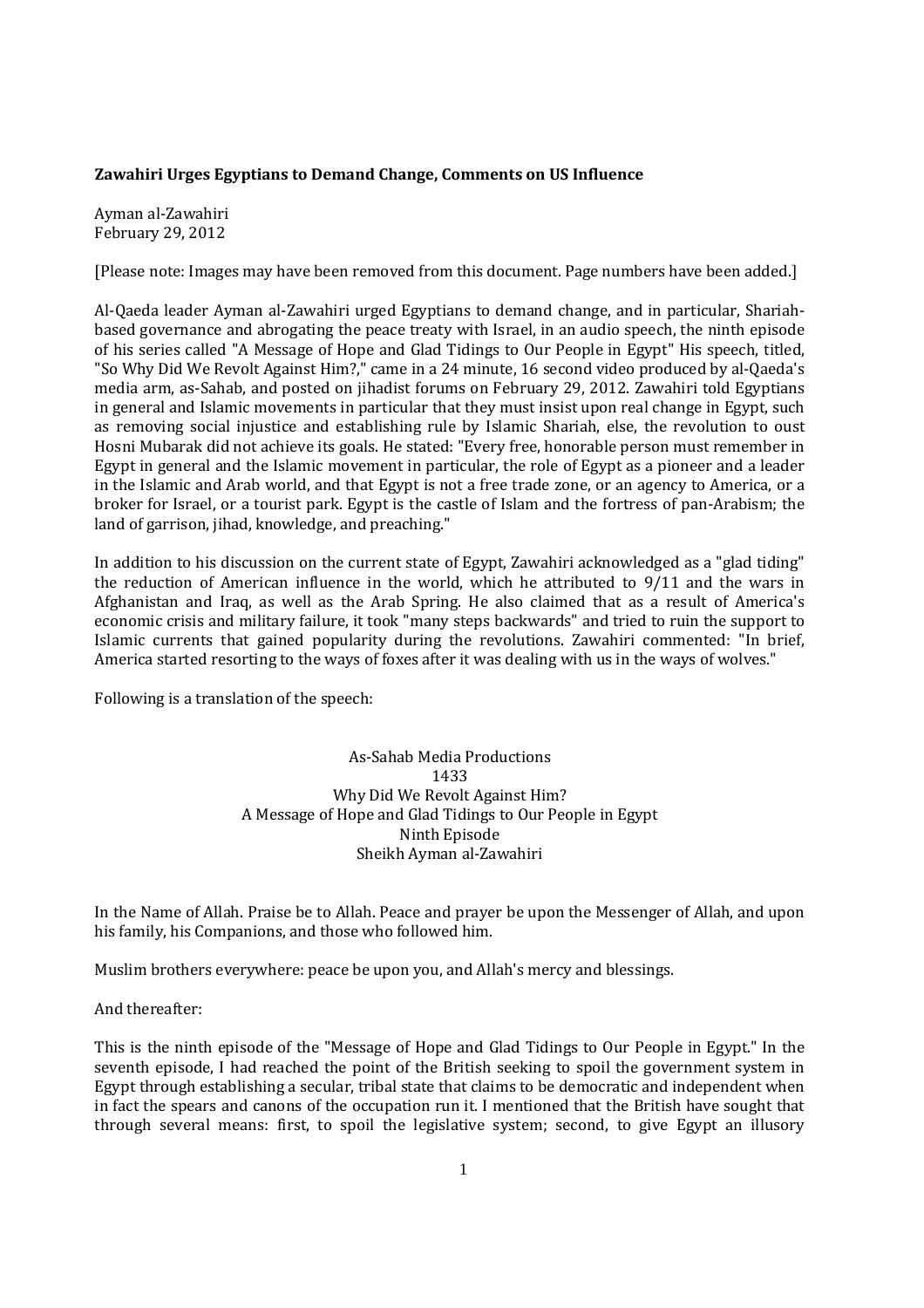independence; third, to establish a nationalistic tribal state within it; and fourth, to allow a false, corrupt political life, which it established that through many ways. The most important of these ways is its imposition of a secular constitution through the force of the occupation and its authority, and then, allow a political life with three poles: the British High Commissioner, the palace, and the parties, which are keen to have the acceptance of the British High Commissioner, who is watching the game from a distance and interferes when necessary. Egyptian political life reached the depths of the swamp of corruption with the incident on 4 February 1942.

Then, in the eighth episode, I left the historical narrative aside to congratulate those who were released from the prisons of Israel, and to congratulate the Muslim Ummah for the martyrdom of the honorable Sheikh Jamal Ibrahim Ashtiwi al-Misrati, who is known as Attiya Allah, may the vast mercy of Allah be upon him, and to greet the heroes who blew up the gas pipeline to Israel, and to talk about the army clashes with the Coptic Christians. Then, I ended it with a message of steadfastness and support to our captive brothers.

In this episode, I find myself forced once again to put aside the historical narrative to talk about the events that are quickly unfolding in Egypt and around it, and to send glad tidings to our Muslim Ummah, and to all the free, honorable people in this world, and to every weak, oppressed, and persecuted person by the arrogant West. At the beginning of my talk, I send all of them congratulations for the quick shrinking of the American influence in the world.

One of the last of these signs of its shrinking and retreat is the reduction in the US Defense Department's latest budget, which is the big event that forced Obama to announce it himself so as to reduce its impact on the American people. The biggest reason for the crisis that forced America to reduce its defense budget is Allah's help to the mujahideen to harm the evil empire of our time. These acts of harm began with the invasions of Washington, New York, and Pennsylvania, and then by the huge jihadi resistance that faced the American arrogance in Afghanistan and Iraq. America was forced to accept defeat in both of them, and then it withdrew its forces from Iraq and it is about to withdraw its forces from Afghanistan, and then not only accept, but insist upon requesting negotiations with the Islamic Emirate [Afghan Taliban], which it used to consider as a terrorist group that must be annihilated. Then came the blessed Arab revolutions to prove to the Americans that they are facing a general awakening that is all over the Islamic and Arab world. This came at the same time with their understanding that they reaped from the military arrogance nothing other than losses.

The Arab popular uprisings proved that they are Islamic in most of their orientation, and that they are revolting against the agents of America, who spend their lives repressing the Islamic orientation of their people with direction, support, and planning from America, and who turned their countries into stations of torture, detention, and harm within the Zio-Crusader system. As a result of America's military failure and its economic crisis by the blessing of the sacrifices of the mujahideen, and as a result of the fall of the regimes that carried out America's policies, and as a result of the Islamic orientation of the people who are uprising against oppression, America decided to take many steps backwards, try to break the unity of the Islamic currents and deplete the energy of the popular support for them, and to take this orientation towards Islam, which is hostile to America, and direct it towards mazes, whirlpools, and other such things that dissipate their power and take away their force.

In brief, America started resorting to the ways of foxes after it was dealing with us in the ways of wolves. But, before I talk about this new reality, I would like first to point out briefly two things. The first is about our Ummah's captives in America, for whom America denied all the signed treaties and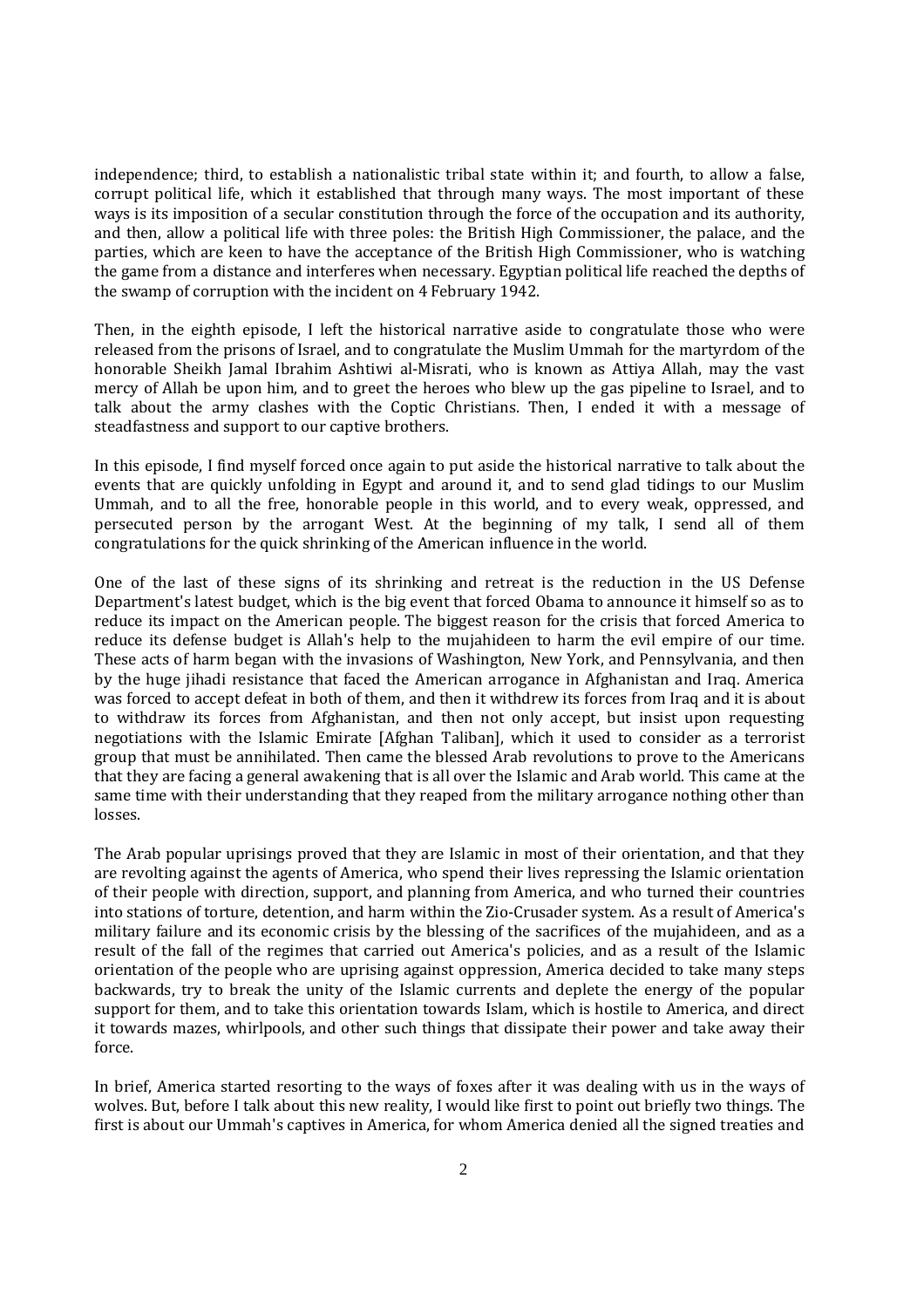agreements. America should release them, and on top of them, Sheikh Omar Abdul Rahman, and whether it likes it or not, it will release them, with permission and strength from Allah. America might try to use any trick as a pretext to let this release pass by, but at the end, it must release them, with power and strength from Allah. This is a message that America must understand well, and not only that, it must understand that the world after September 11th is not the same as before. After its defeats in Iraq and Afghanistan, America is not the same as before.

The second matter is a greeting of respect and reverence to those who blew up the gas pipeline to Israel for the tenth time. May Allah reward those lions in the best way for their refusal of humiliation, subservience, and surrender, which the ruling regime in Egypt imposes on our people and Ummah. May Allah reward them in the best way for keeping the spirit of jihad against Israel burning in the Egypt of garrison and jihad. I ask Allah to protect them from the plotting of the Jews and the plotting of those who surrender to them.

My Muslim brothers in Egypt, a corrupt ruler was removed and corrupt rule continued. The desired goal is not to reach power, whether in a manner that is non-costly and powerful, or in a manner that is restricted and weak; rather, the goal is to rule with Islam. To expend efforts to reach power without those efforts leading to Islamic governance is a disaster; however, the greatest disaster of all is to reach power and then rule with something else other than Islam, or with something opposite to Islam, or with some that is against Islam. There are main landmarks for change that every sincere person in Egypt in general and in the Islamic movement in particular must fulfill, and without fulfilling those, the corrupt regime will continue to spoil our religion and life. I will point out here briefly, three of these most important landmarks, and they are: Shariah-based governance, liberation from external control, and removing social injustice.

As for Shariah-based governance, we face two sources of reference, actually two creeds, who should judge and rule, the people or the Creator of the people? If we concede to the enemies of Islam that rule is by the people, then we are defeated before we start the battle. We must not be heedless of what the secular judge Abdul Ghaffar Muhammad noticed, when he confirmed that one of the proofs that the constitution opposes Islam is that many of its articles give the legislature the right to issue laws and legislations, while in Islam, this right belongs only to Allah alone. Some might argue that we concede to the enemies of Islam for their way, that supremacy is by the people, and then we establish our goals little by little. This is self-deceit. It is not possible to achieve partial gains by wasting the main issue. However, it is acceptable if we establish partial gains as long as we don't lose the main issue completely, so long as if these alleged gains have no harm more than benefit. But if the two evils take place, that we lose the main issue and the harm of the partial gains is more than the benefit, then we lose the world and the hereafter.

The corrupt regime continued ruling and controlling with the legitimacy and reference that we granted it. Some claim that the second article of the current constitution is sufficient and what we need is only to put it in action. This is wrong. The second article is a large gap that allows the secularists and the adversaries of Islam to continue to use the man-made secular laws and impose them on Muslims. What they are hinting at in terms of the judgment of the constitutional court about the interpretation of this article, is not a proof. This court itself has other judgments that clearly oppose the Shari'ah and prevent its application. Sheikh Ahmed 'Ashoush, may Allah preserve him, in an article, gave flagrant or say dissolute examples of such things that are clearly against Islam and without shyness. Moreover, there is a past judgment by the Supreme Constitutional Court that the second article of the constitution doesn't work retroactively, meaning that all the articles and laws of the constitution that came before it, and that form most of the constitution and the law, are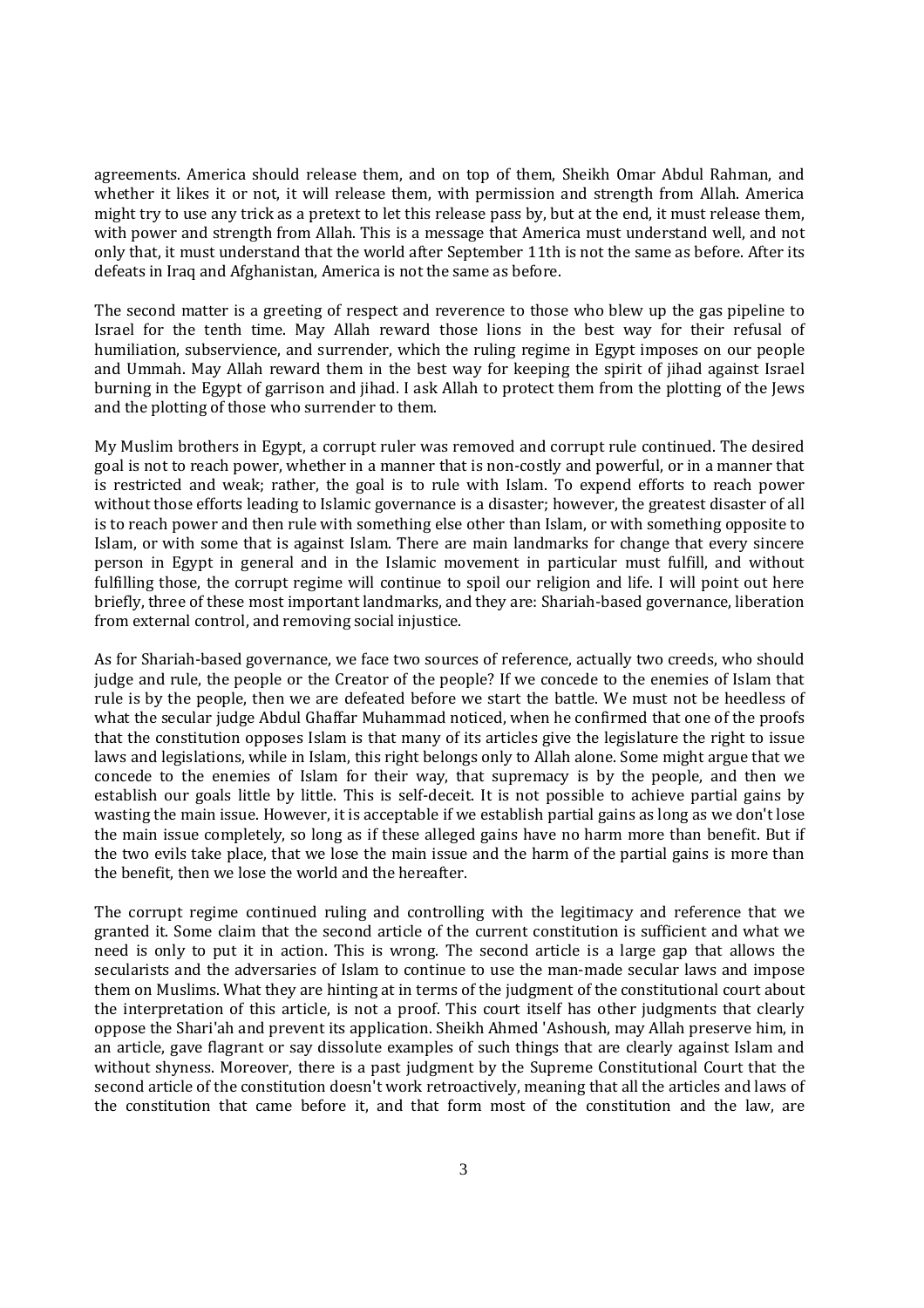legitimate and must be followed, even though a lot of it, if not most to it, is contrary and sometimes opposite to the Islamic Shariah.

We must not ignore what the secular judge Abdul Ghaffar Muhammad came to see, which is that the constitution is contrary to the Islamic Shariah with the presence of the second article in it. To get out of the disagreement, that why isn't there a basis for the rule of applying the Shariah in clear, comprehensive, and unequivocal sentences that prevent anyone who wants to play games to escape from them or interpret them in a way that hinders the Shariah rulings, why don't we agree over a particular formula? A formula stating that the Islamic Shariah is the source of legislation and that the rest of the articles of the constitution and the law will be abolished, and to make this principle above constitutions, laws, and administrative orders in a way that it is not possible to play with or to be changed or distorted. Legislative corruption is huge and accumulated, and it needs the filtration of the constitution and laws from anything that is contrary to the Shariah. The cornerstone and the beginning step in this path is the confirmation of Shariah-based governance and making this a principle that is not prone to games, changes, or alterations. Then come the steps of change. In this context, I admire the statement issued by the Association of Libyan Scholars in Benghazi in the past Dhul-Qa'dah, commenting on the announcement of the temporary constitution. I beseech the free, sincere ones amongst the scholars of Egypt to follow their footsteps in stating the truth about the articles of the constitution in an unequivocal way that doesn't leave room for playing around or escaping.

My brothers in Egypt in general and in the Islamic movements in particular, governing with the Shariah and making it the supreme ruler that rules and it is not ruled, and orders and is not ordered, and leads and is not led, is not an issue of creed alone. It is also, at the same time, an issue of reform for politics, society, and economy, which is due to the nature of Islam, the creed of which is not separated from its Shariah. Without the high rule of the Shariah there will not be any reform and we will keep wading in the same swamp of corruption from which we suffered for nearly two centuries. I hope that we don't weaken in our fulfillment of this Shariah obligation with the pretext that the world powers oppose us and don't allow us to do that, and other such excuses which Hosni Mubarak used to use to prevent the application and rule of the Shariah. Otherwise, we did we revolt against him?

The second main landmark in change which I want to point out briefly, is liberation from external control. I will mention two prominent examples for this liberation. The first is the obligation to get out of the security and military system of America and the West. So, the central Egyptian rule in the plans of defending American and Western interests should stop in our region and in the world. All forms of this subservient role should stop in terms of joint maneuvers, facilities, storing, supplying, and cooperation with information and operations, and involvement in America's war on Islam under the name of terror. Egypt must be purified of all American military bases. The size of these bases must be exposed to the Egyptian people along with their role and type, the kind of troops stationed there, and the activities and the agreements based on them. The passage of armies, weapons, and equipment that kill our brothers in Afghanistan and Iraq, and that colonize the Arabian Peninsula, should stop in the Suez Canal and Egyptian skies. Therefore, any government that is honorable, clean, and free cannot accept to contribute to the murder of its brothers and the destruction of their countries.

Egypt's participation must stop in the historical crime that America is carrying out in its war against Islam in the name of the war on terror. The details of this crime should be disclosed to the people: how many secret prisons were part of that cooperation, how many detainees and the personal and public details of these detainees and how were they treated and what is their fate, and how many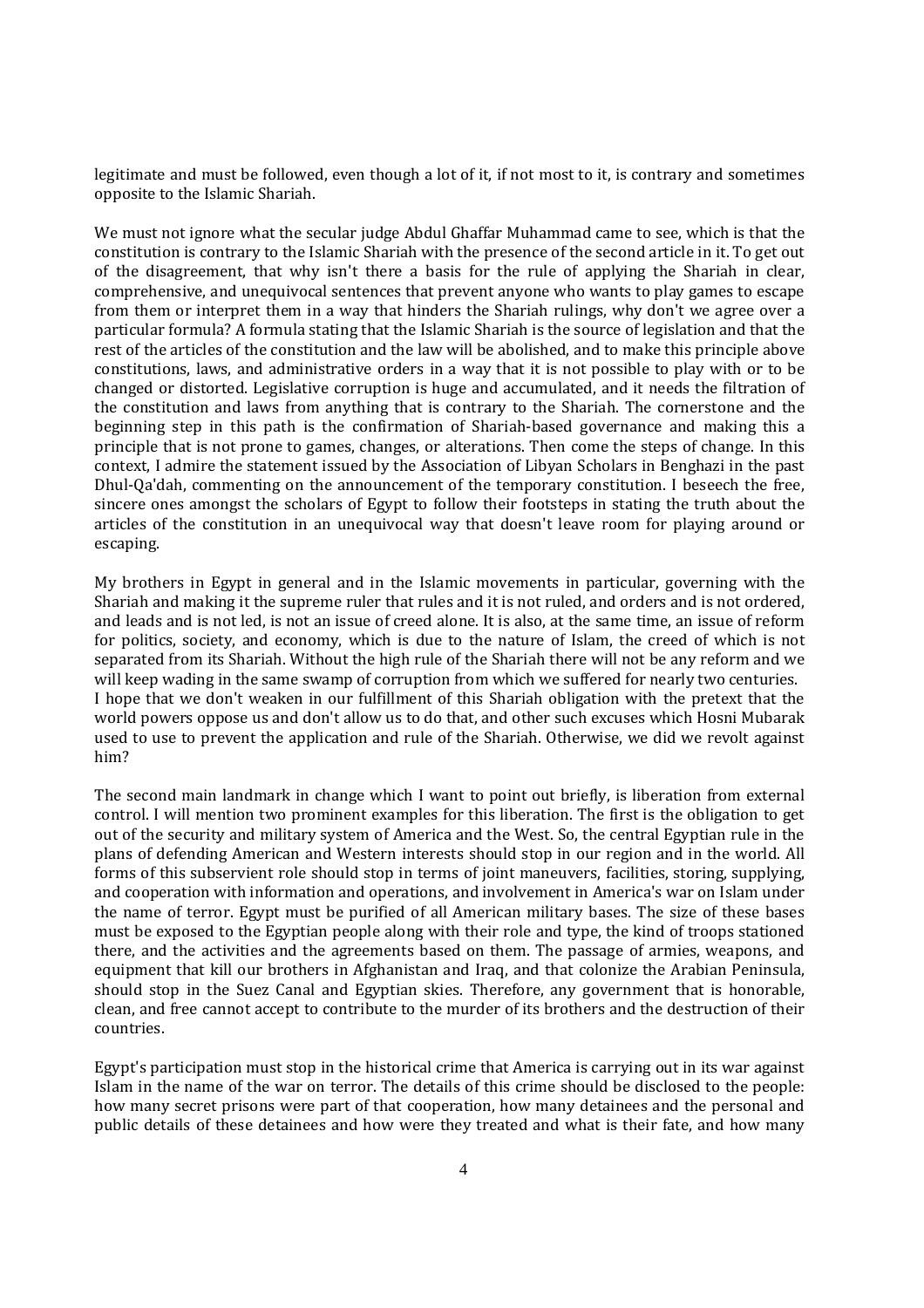whippers participated in this crime and what are their names and jobs, and where are they now. Moreover, all security agencies much be cleansed of all the criminals who participated for even one day in the killing of the people and harming them. They shouldn't remain safe and security from punishment. I call upon all the free, honorable people in Egypt to collect every piece of information in this regard and to issue a black list of the names, jobs, and the places of the whippers of the people.

The war of the Egyptian regime against the Islamic movements must stop now. All the victims of this regime must be released immediately from prisons, and the thousands of pursued people must be given secure return; otherwise, the same crimes will continue at the hands of the same criminals after the corrupt ruler fell and the corrupt rule didn't fall. This must stop immediately. We must not use the same excuses that Mubarak used in continuing to serve the Western and American interests. So why did we revolt against him?

The second example is the obligation of refusing, rejecting, and disowning the peace treaty with Israel. Some think that the peace treaty with Israel is just a truce with Israel. If we give these people the benefit of the doubt, they didn't read the treaty. The treaty is recognition of the Israeli existence on the land of Palestine and acceptance that this is their land and it is their right, and it is abandonment of the obligatory duty, which is known as an obligation by the religion, to necessitate the jihad against the occupying Jews and to expel them from Muslim lands. I talked about it in some detail in the book "Knights Under the Banner of the Prophet, Allah's Peace and Prayer be Upon Him," and in the message, "Muslim Egypt Between the Whips of the Whippers and the Agency of the Traitors."

The treaty confirms the end of the state of war between Egypt and Israel, the recognition of each of them of the other's borders, and the confirmation that hostile action cease, even if in the media against the other country, and that anyone who does that be punished. The treaty confirms its superiority over any other treaty that opposes it, and it cancels it, meaning the agreements that Egypt signed in the past against Israel, like the Arab Joint Defense Treaty and economic boycott agreements. Abolishing the peace treaty with Israel doesn't only have to do with freeing a usurped Muslim land, for it is more serious than that. There is no security, independence, or sovereignty to the peoples of the Arab world as long as Israel exists. Israel was established to be an advanced military base in the heart of the Arab and Muslim world to protect the Crusader Western interests in the region. The fist that is targeted by Israel is the Islamic revival movement and the Islamic awakening in general, the Islamic movement in particular, and the jihadi movement specifically. If any Islamic current is heedless to that, then it is handing the knife to the one who is slaughtering it with its own hand.

Some might argue that abolishing the peace treaty with Israel will bring us destruction, devastation, death, and annihilation. These claims are wrong. America today can't wage any new war after the mujahideen broke its legs and arms in Iraq and Afghanistan. Names announced that it will never recognize Israel, and America didn't bury it in the ground. Even if we concede to their pretext out of humility and not out of admittance, any good, honorable government in Egypt can follow many options. It can announce the freezing of the peace treaty to research it and consult about it. It can announce that Palestine is a Muslim land and it will never accept the occupation of one span of it. It can cut off diplomatic ties with Israel or at least freeze it, and close the embassy indefinitely. It can reactivate the Arab Joint Defense Treaty as well as the economic boycott treaties against Israel. it can announce that it is Egypt's right to act in the manner agreed upon in the Arab Joint Defense Treaty in the event Gaza is attacked by Israel. It can open official offices in Egypt for all the jihadi movements against Israel. It can lift every ban or siege against Gaza. It can stop the Israeli tourism and ban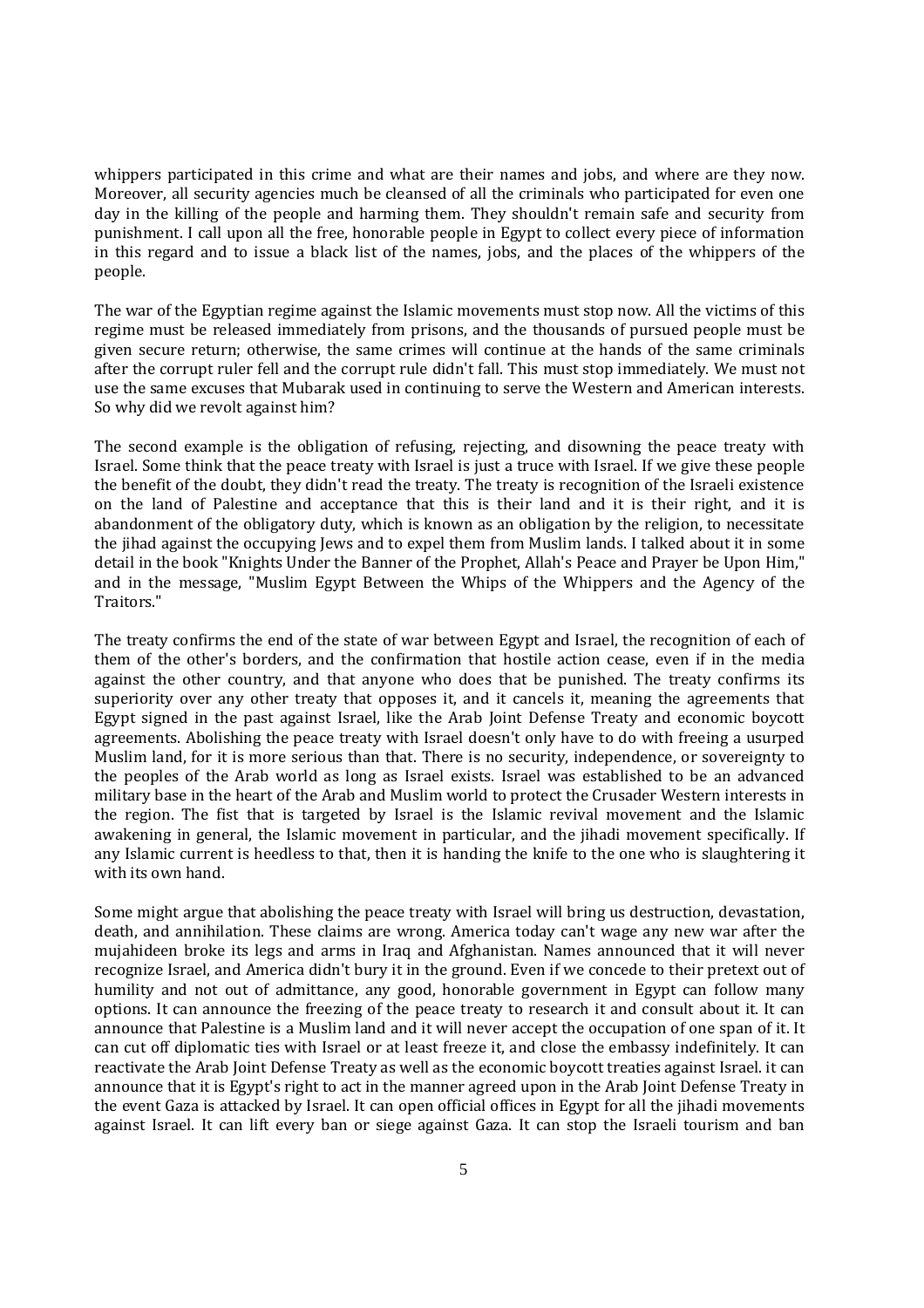Israelis from entering Egypt and Egyptians into Israel. What is unfortunate and shameful is that the hardship and siege upon our people in Gaza is faced with an obscene facilitation in welcoming thousands of Israeli tourists, who enter Sinai without a visa. It can also stop supplying Israel with gas and it can stop all activities of economic, research, and cultural cooperation with Israel. It can withdraw from the Nuclear Non-Proliferation Treaty, because Israel didn't sign it. The Pakistani government, for example, despite all its agency and treachery, refused to sign the Nuclear Non-Proliferation Treaty as long as India didn't sign it. Will we use the same excuse that Hosni Mubarak used to preserve Israel's security! So why did we revolt against him?

The third main landmark in change is the solving of the problem of poverty and social injustice. Social solidarity and justice must be established in all the segments and classes of the people. The minimum wage must be reconsidered and the huge gap between salaries in government and public sectors should be removed. It is not acceptable to see a lot of the senior officials combine many salaries and bonuses that exceed hundreds of thousands of pounds, while tens of thousands of junior employees cannot make enough to afford bare minimums. We must start with ourselves as an example of being on the side of the oppressed and marginalized classes, and not to get involved with opportunists. We must remember that in Egypt there is a deep and ferocious system of corruption that sells debauchery and the impermissible under many covers, and takes advantage of thousands of young men and women. The destruction of this country will be fought by many of the senior corrupt people, because it will harass tourism, art, creativity and similar things under which the corrupt state carries out its activities. It is not reasonable that a clean and honorable state is established in Egypt and it accepts impermissible money to continue doing business with the dignity and the honor of Egyptians, and to turn the Egypt of pan-Arabism and Islam into obscene satellite channels, night clubs, gambling halls, and nude beaches. Therefore, will we use the same excuses that Hosni Mubarak used to preserve the corrupt and impermissible state? So we did we revolt against him?

Every free, honorable person must remember in Egypt in general and the Islamic movement in particular, the role of Egypt as a pioneer and a leader in the Islamic and Arab world, and that Egypt is not a free trade zone, or an agency to America, or a broker for Israel, or a tourist park. Egypt is the castle of Islam and the fortress of pan-Arabism; the land of garrison, jihad, knowledge, and preaching. Egypt must not turn into another image of the corrupt, spoiling Saudi rule. which claims to defend the creed of monotheism and the application of Shariah, while in truth it is an agent for the forces of the Crusader occupation, applying some of the just punishment against the weak people, and dedicating the wealth, lands, coasts, and skies of Muslims to serve the Zio-crusader occupation project, and the ruling minority in it steals the wealth of the country in order to use it for debauchery and immorality.

The Islamic movement must rise above its organizational and partisan disagreements in order to fulfill the main demands of the Ummah, the most important of which is the application of the Shariah, liberation from external control, and removal of injustice from the poor classes. The Islamic movement must unite around these goals. If the Islamic movement is disunited and accepts less than these goals or gathers between the two evils, then the popular support for it will be broken apart and the government will continue its corruption and spoiling. In addition, before all of that, the most important thing is that it will be questioned in front of Allah the Great and Almighty, and then in front of history and its Ummah for its negligence in fulfilling these obligations. We are with the Islamic movement in its unity and gathering around these goals. Perhaps we will meet soon, with permission from Allah, while Shariah governs, our countries are liberated, and justice and counsel prevail. {Qur'anic Verse}.